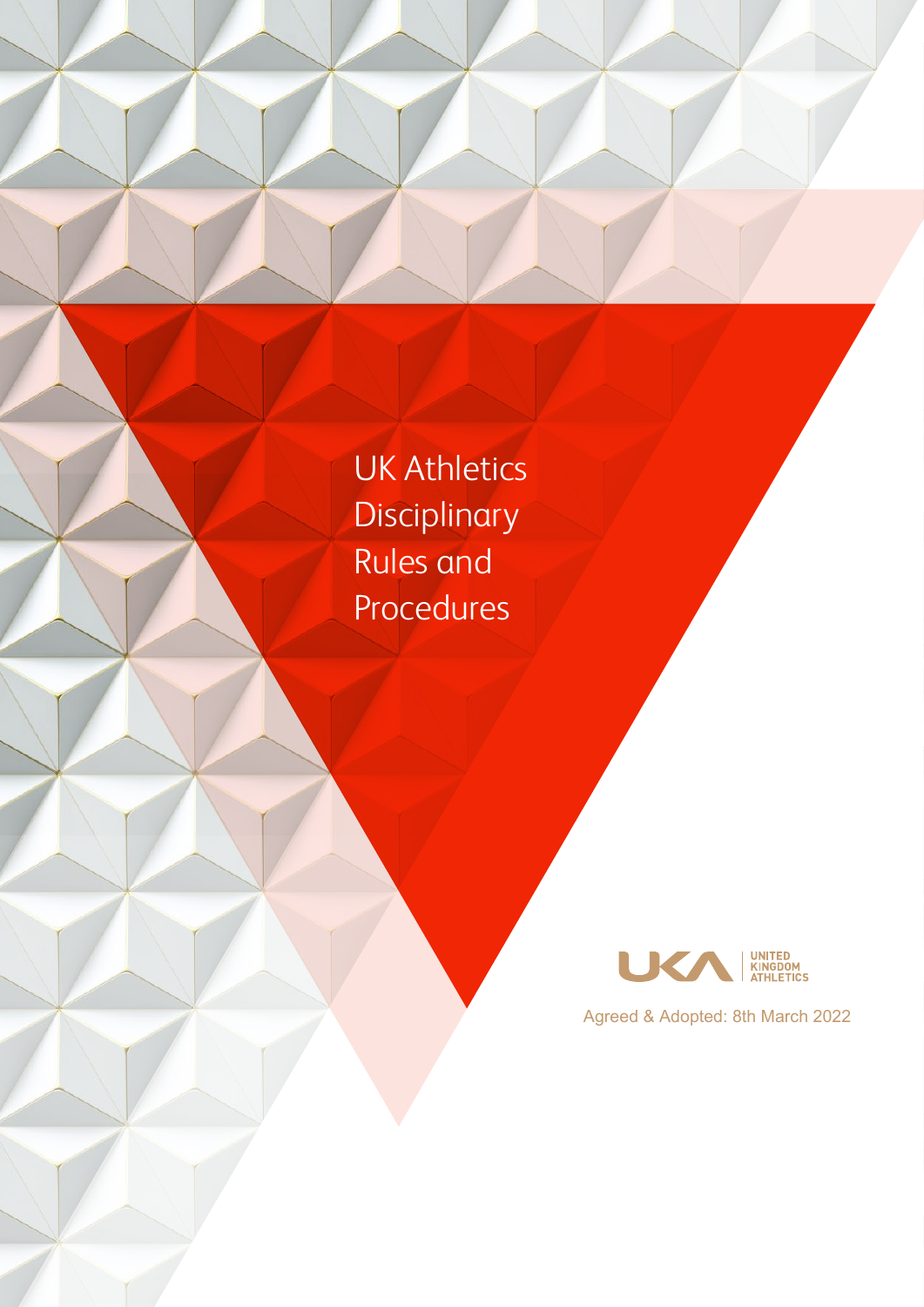# **UKA Disciplinary Rules and Procedures**

These Rules and Procedures set out UKA's Disciplinary jurisdiction over Participants in Athletics in Great Britain and are intended to be legally binding over all those subject to it.

2

#### **1. Jurisdiction**

- 1.1. UK Athletics shall have disciplinary jurisdiction over:
	- 1.1.1 Participants; and
	- 1.1.2 Appeals from the decisions of Home Country Athletics Federations ("HCAF"s).
- 1.2. "Participants" includes all Athletics Representatives, Coaches, Officials (conducting their activities in Great Britain and Northern Ireland), Event Organisers, Trainers, Physios and any other person in any way involved in athletics or athletic competitions taking place under the Rules of World Athletics in Great Britain and Northern Ireland.
- 1.3. "Participants" shall also include,
	- 1.3.1 All World Class Programme funded athletes (regardless of whether they conduct activities in Great Britain and Northern Ireland);
	- 1.3.2 Athletes selected for or competing for Great Britain or who have competed for Great Britain in the current or any of the 3 previous indoor or outdoor seasons;
	- 1.3.3 All holders of UK Athletics Coaching Licences (regardless of whether they conduct activities in Great Britain and Northern Ireland);
	- 1.3.4 Officials who are subject to UKA's Official's Licence Conditions;
	- 1.3.5 All organisers of Competitions as defined in World Athletics Rules staged in Great Britain and Northern Ireland;
	- 1.3.6 All organisers of other Meetings staged in Great Britain and Northern Ireland under UK Athletics Rules for Competition Rule 12;
	- 1.3.7 Athletes and Clubs in so far as any alleged Misconduct relates in any way to their participation in, or is connected in any way with, an event run in whole or part by UK Athletics, including whether the alleged Misconduct took place before, during or after such event;

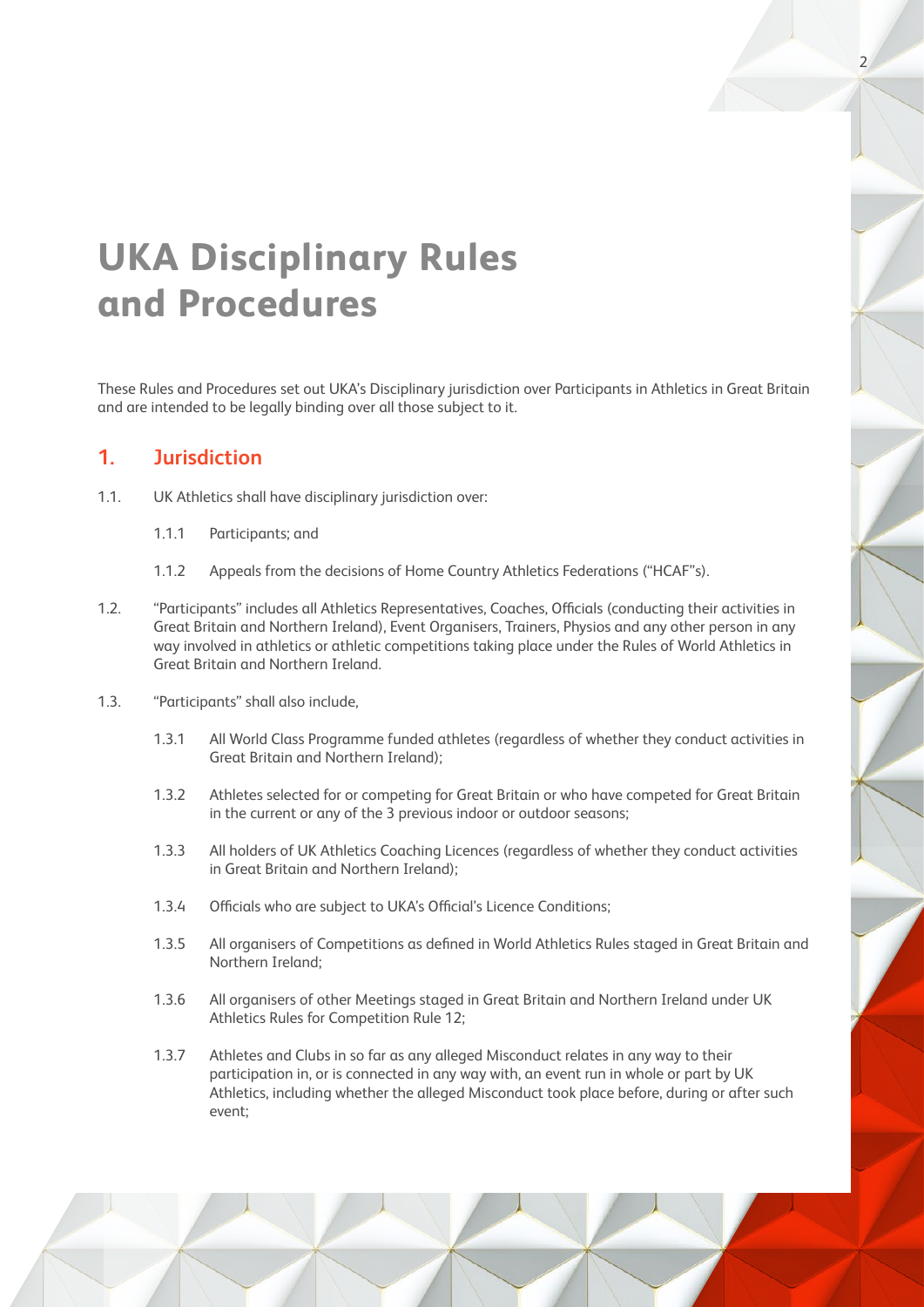1.3.8 All employees or consultants of UK Athletics; and

1.3.9 All Officers of UK Athletics.

- 1.4. In the event of a dispute or question arising concerning jurisdiction over a disciplinary matter between UK Athletics and any HCAF, the determination as to where jurisdiction lies will reside with UK Athletics.
- 1.5. In appropriate cases, notwithstanding the fact that UK Athletics has jurisdiction over a Participant, it may delegate the conduct of disciplinary proceedings to a relevant HCAF or other competent body.
- 1.6. Other than in relation to UKA's jurisdiction under paragraph 1.3 above, disciplinary jurisdiction over Athletes and Clubs will reside with the HCAF of which that Athlete or Club is a member.
- 1.7. The HCAFs also have jurisdiction under their own Rules to initiate disciplinary proceedings against Participants based within their geographical jurisdiction or taking place within the territory in relation to breaches of:-
	- 1.7.1 UKA Rule 2 (Club Membership)
	- 1.7.2 UKA Rule 6 (Eligibility Committee and Hardship Applications)
	- 1.7.3 UKA Rule 12 (Permission to promote)
	- 1.7.4 UKA Rule 22 (Misconduct)
	- 1.7.5 UKA Rule 23 (Protests and Appeals) UKA has jurisdiction to deal with appeals from these decisions as set out below.
- 1.8. In the event of a conflict between HCAF and UKA Rules, UKA Rules will prevail as regards jurisdiction.

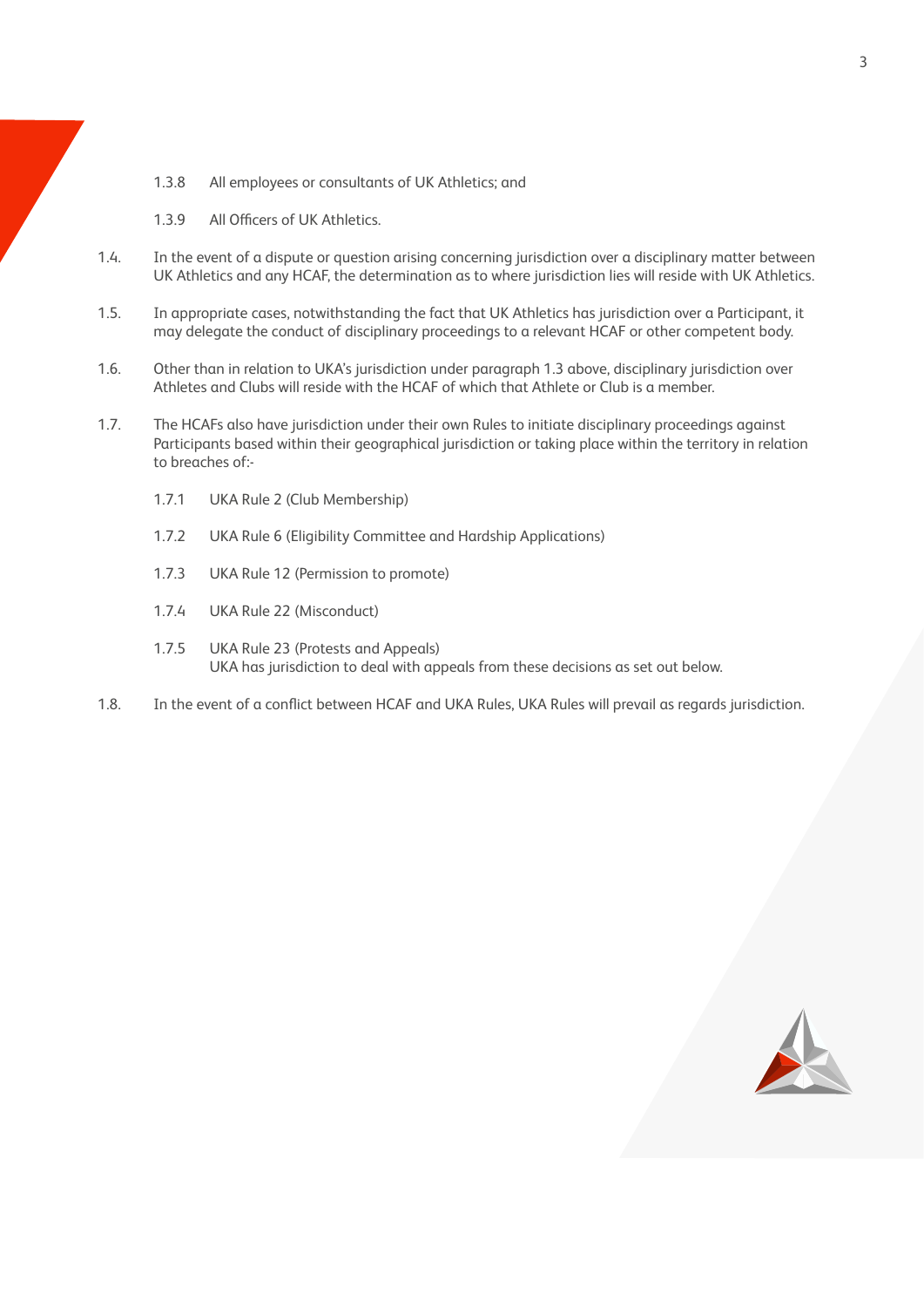## **2. Misconduct**

- 2.1. UK Athletics may prosecute and conclude disciplinary proceedings against any Participant for Misconduct.
- 2.2. "Misconduct" shall mean:
	- 2.2.1 Any breach of UK Athletics' Rules, Regulations or Codes of Conduct:
	- 2.2.2 Any Anti-Doping Rule Violation committed by a Participant;
	- 2.2.3 Any breach of the terms of any licence granted to any person by UK Athletics;
	- 2.2.4 Any breach of duty by any officer, consultant or employee of UK Athletics;
	- 2.2.5 Any breach of any applicable Athletics Representative Regulations or Guidelines;
	- 2.2.6 Any breach of the terms of an Athlete's participation in the World Class Programme;
	- 2.2.7 Any breach of the World Class Programme Athlete Agreement or Team Members Agreement; and
	- 2.2.8 Any failure or refusal to cooperate with any investigation conducted by UK Athletics.
- 2.3. UK Athletics may delegate the prosecution of any alleged Anti-Doping Rule Violation to UK Anti-Doping.

## **3. Exclusions from Jurisdiction**

- 3.1. In accordance with their terms, consideration of the following matters shall be excluded from the disciplinary jurisdiction of UK Athletics:
	- 3.1.1 Matters dealt with under UK Athletics' Safeguarding Regulations;
	- 3.1.2 Disputes concerning selection, both for the World Class Programme and for the composition of UK Athletics or British Athletics representative teams.

## **4. Appellate Jurisdiction of UK Athletics**

- 4.1. UK Athletics shall have jurisdiction to hear and determine the following appeals:
	- 4.1.1 An appeal by a Participant or UK Athletics against a decision of a UKA Disciplinary Panel;
	- 4.1.2 Any appeal from a disciplinary decision or other decision of a Panel of an HCAF, insofar as the Rules of such HCAF provide for such an appeal;
	- 4.1.3 An appeal from a refusal to grant permission to licence an event;
	- 4.1.4 An appeal from any decision as to an Athletes' eligibility to compete for Great Britain and Northern Ireland (other than Selection Appeals);
	- 4.1.5 An appeal from a refusal to renew any form of licence granted by UKA or to impose conditions upon an existing licence whether during the pendency of the licence or on its renewal.
- 4.2. These matters shall be submitted to the UKA Appeal Panel.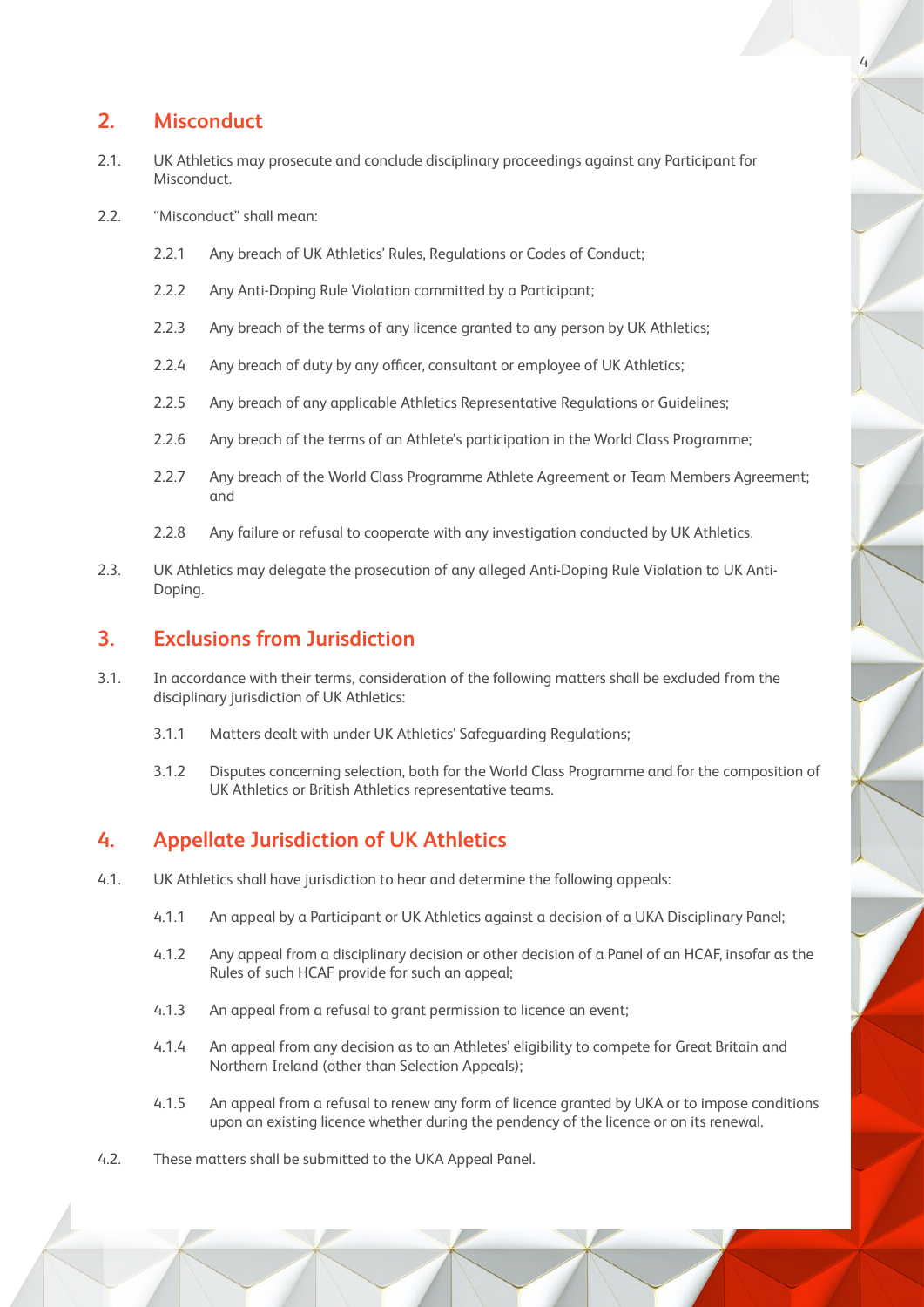## **5. Powers of Investigation**

- 5.1. UK Athletics shall have power to investigate any Participant for Misconduct.
- 5.2. UK Athletics shall have the power to require any Participant to:
	- 5.2.1 Provide such specific or general information as UK Athletics may request orally or in writing; and/or
	- 5.2.2 Attend any meeting, inquiry, hearing or proceedings to answer questions; and
	- 5.2.3 To produce documents within their power, possession, custody and/or control, as UK Athletics may direct.
- 5.3. UK Athletics may instruct such advisers as it considers appropriate for the purposes of carrying out such investigations, meetings, inquiry, hearing or proceedings.
- 5.4. It shall be no answer to a request from UK Athletics to disclose documents or information pursuant to this Rule that such documents or information requested are confidential.
- 5.5. It shall be an answer to such a request that the documents requested are subject to legal professional privilege or that their disclosure is prohibited by law.

#### **6. Interim or Protective Measures**

- 6.1. Where UK Athletics consider that a Participant may have committed Misconduct, it may impose such interim or protective measures as it considers appropriate.
- 6.2. These measures may include:
	- 6.2.1. The imposition of a temporary suspension upon a Participant pending a hearing;
	- 6.2.2. The temporary suspension of a Participant's licence pending a hearing;
	- 6.2.3. Temporarily removing a Participant from any role in UKA, from holding any office in UKA, or having any entitlement to participate in its decisions.
- 6.3. Any breach of the terms or conditions of the Interim Suspension will constitute a new disciplinary offence and shall be dealt with accordingly.
- 6.4. UK Athletics may request the delivery up of any documents or property relating to a potential charge of Misconduct or request that any Participant, whether or not the subject of a potential Charge, attends for interview or answers any questions put to them by UK Athletics.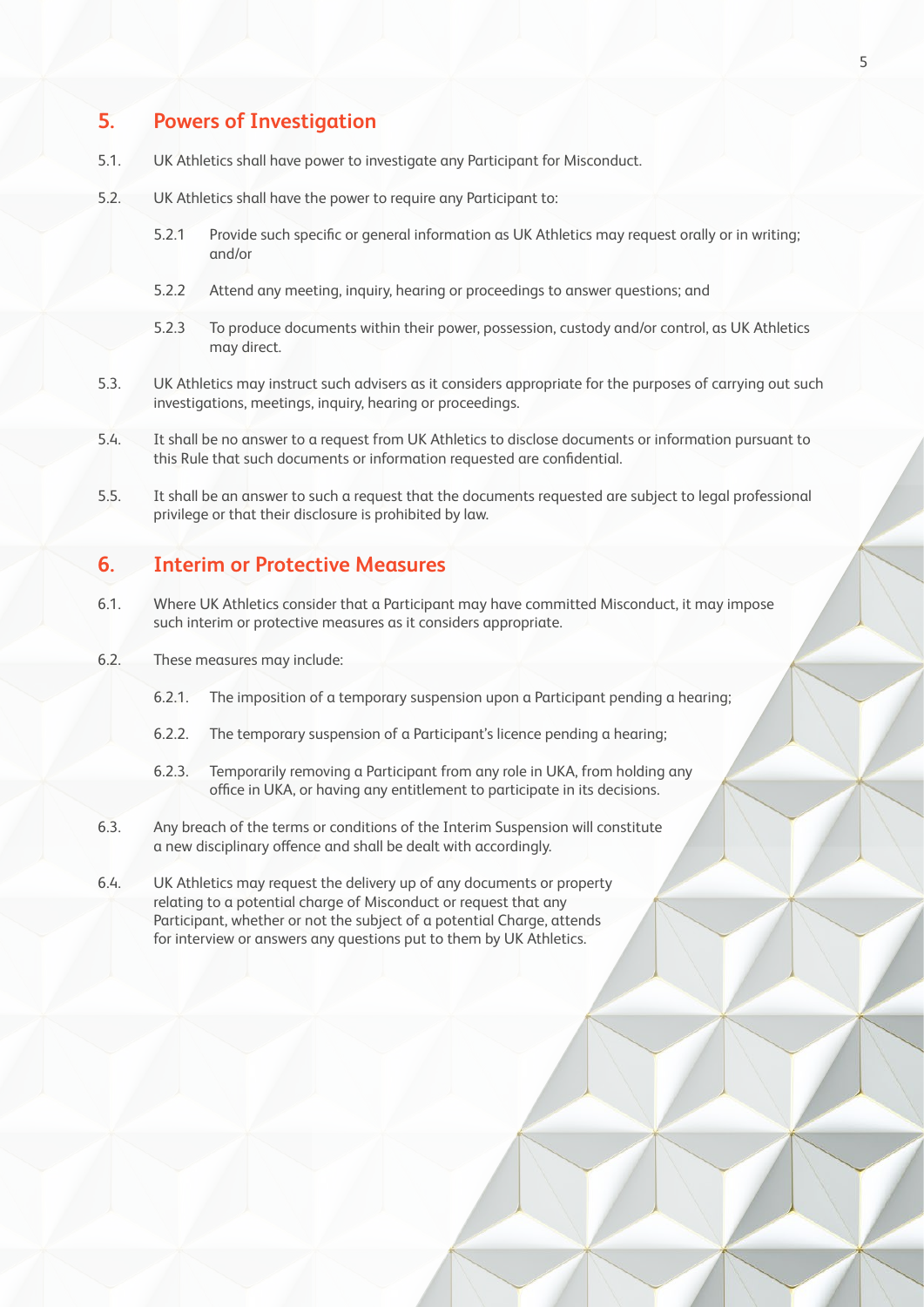## **7. Initiating Disciplinary Proceedings**

- 7.1. UK Athletics may initiate disciplinary proceedings against any Participant for Misconduct. A Participant charged with Misconduct shall be called a "Respondent".
- 7.2. UK Athletics may initiate a Charge based upon any allegation or suspicion of Misconduct reported to UK Athletics, or of its own motion.
- 7.3. It shall do so by sending a Charge Letter to each Respondent charged with Misconduct.
- 7.4. The Charge Letter shall set out:
	- 7.4.1. The nature of the complaint or Misconduct constituting the Charge;
	- 7.4.2. The Rule, Regulation or Code of Conduct breached by the Respondent;
	- 7.4.3. A brief summary of the facts relied upon by UK Athletics; and
	- 7.4.4. Any relevant documents currently available to UK Athletics (on the understanding that their release would not jeopardise or prejudice the investigation).
- 7.5. The Charge Letter shall state a date within which the Respondent must respond to the Charge as well as requesting that the Respondent state whether the Charge is admitted.
- 7.6. If a Charge is admitted, the matter shall be referred to the UKA Disciplinary Panel solely for the purpose of sanction.
- 7.7. If a Charge is admitted:
	- 7.7.1. On the basis that certain disputed facts are true; or
	- 7.7.2. On the basis that the Respondent wishes to mitigate a Charge on a basis which UK Athletics disputes, the UKA Disciplinary Panel shall set a timetable for evidence in order to resolve these disputed issue of fact.
- 7.8. Where a Charge is denied, the procedures set out below in paragraph 11 shall apply.

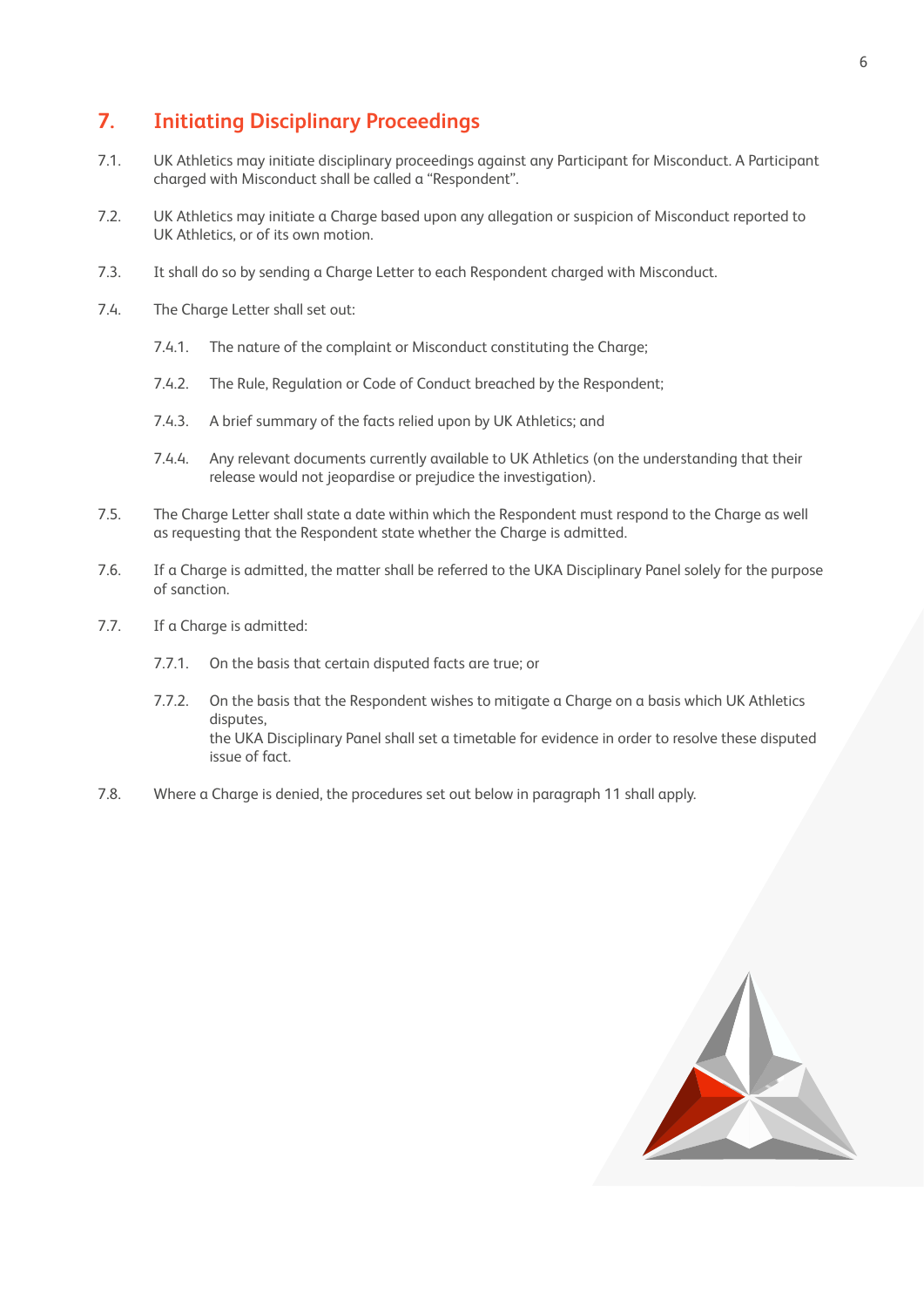#### **8. The UKA Disciplinary Panel**

- 8.1. The UKA Disciplinary Panel shall be composed of three members selected by UK Athletics for their expertise, and experience in Athletics or sport generally, and for their impartiality. No person may be appointed a member of a UKA Disciplinary Panel if they have any current financial relationship with UK Athletics, or are biased or lack impartiality on any basis.
- 8.2. In most cases, the UKA Disciplinary Panel shall be selected from members of the Disciplinary Case Management Group of UK Athletics. In exceptional cases, however, UK Athletics may appoint a Panel wholly or partially composed of nominees proposed by Sport Resolutions.
- 8.3. Any challenge by a Respondent to the suitability or impartiality of a member of the UKA Disciplinary Panel must be made within 7 days of the receipt of the Charge Letter.
- 8.4. In the event of such a challenge, the challenge may either be resolved by consent or by the decision of the Chair of the Disciplinary Panel.
- 8.5. Where the impartiality of the Chair is challenged, this matter shall be resolved by the CEO of UKA (or a suitably qualified member Disciplinary Case Panel nominated by such CEO).
- 8.6. The Chair of the UKA Disciplinary Panel shall be legally qualified, being either a barrister of at least 12 years call or a solicitor of at least 10 years post-qualification experience.

#### **9. Powers of the UKA Disciplinary Panel**

- 9.1. The UKA Disciplinary Panel shall determine its own procedure and may determine any question as to its own jurisdiction.
- 9.2. In the discharge of its functions, the UKA Disciplinary Panel shall have the following powers:
	- 9.2.1. To impose, amend or to abridge any time limits;
	- 9.2.2. To impose a timetable leading to the Hearing of a Charge;
	- 9.2.3. To impose any directions upon either UK Athletics or a Respondent with respect to matters before the UKA Disciplinary Panel;
	- 9.2.4. To order disclosure by either party of all or any documents in that party's possession it considers to be relevant;
	- 9.2.5. To determine whether expert evidence is required and, if so, in relation to what issues and to make orders relating thereto;
	- 9.2.6. To order the attendance of any Participant to any of the proceedings of the UKA Disciplinary Panel;
	- 9.2.7. To order the attendance of any Officer or Employee of, or Consultant, to UK Athletics to any proceedings of the UKA Disciplinary Panel;
	- 9.2.8. To decide upon any matters of law or fact arising in the course of its proceedings;
	- 9.2.9. To draw any inferences (positive or negative) from the presence or absence of any evidence before the UKA Disciplinary Panel;

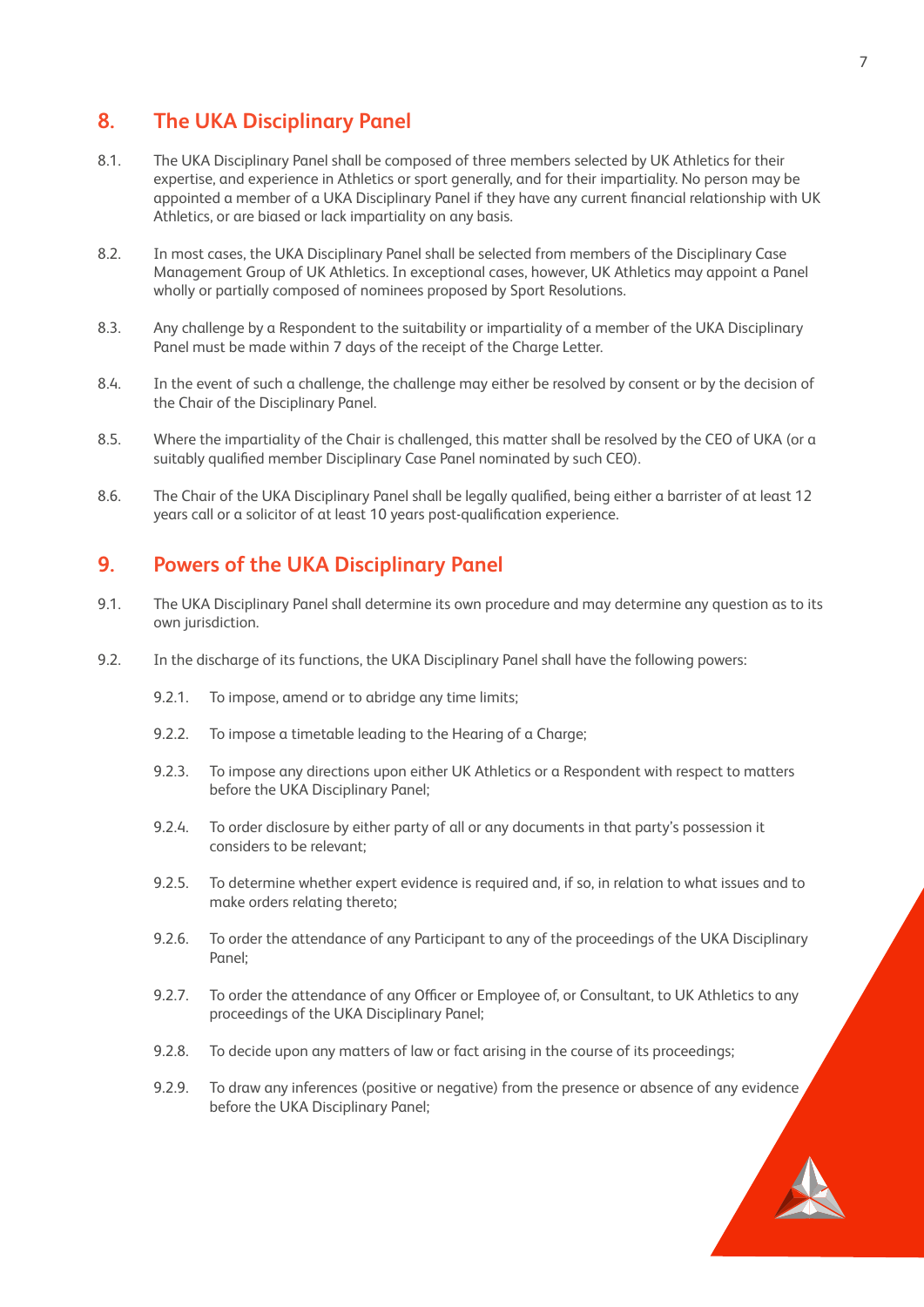- 9.2.10. To conduct preliminary hearings on any matters arising in the course of the Disciplinary Proceedings, or from the failure or refusal of any party to comply with the any Order for Directions made;
- 9.2.11. To make final partial or final awards as to any matters arising in the course of Disciplinary Proceedings including striking out complaints or defences or parts of complaints or defences, or reaching a conclusion as to an issue in proceedings, in the absence of, or the necessity for, a full hearing; and
- 9.2.12. To set a date for the hearing or to adjourn or postpone any hearing.
- 9.3. Any hearing of the UKA Disciplinary Panel may take place in person or via video conference or through a variety of both media, at the complete discretion of the UKA Disciplinary Panel.

## **10. Rights of Audience before the UKA Disciplinary Panel**

10.1. Both UK Athletics and the Respondent may be legally represented before the UKA Disciplinary Panel. Alternatively, either party may choose to be represented by any person they nominate to speak on their behalf, subject to such a person not being involved or the subject of the proceedings. Both UK Athletics and the Respondent may only have one representative speaking on behalf of UK Athletics or each Respondent, in the absence of permission to the contrary from the Chair of the UKA Disciplinary Panel.

#### **11. Procedure before the UKA Disciplinary Panel**

- 11.1. Upon the receipt of a Charge, a UKA Disciplinary Panel shall be appointed.
- 11.2. The UKA Disciplinary Panel shall be sent a copy of the Charge and shall, as soon as reasonably practicable, schedule a hearing to set Directions for the Hearing of the Charge.
- 11.3. The UKA Disciplinary Panel shall supervise the compliance by UK Athletics and Respondent with the Directions.
- 11.4. At the hearing, in normal circumstances, UK Athletics will present its evidence first. The Respondent shall have the right to cross-examine all and any witnesses presented by UK Athletics.
- 11.5. Once UK Athletics has presented its case, the Respondent shall present its defence. It may call all and any evidence on its behalf. UK Athletics will have the right to cross-examine all and any of the witnesses presented by the Respondent.
- 11.6. Thereafter, UK Athletics, followed by the Respondent, shall have the right to make short closing submissions.
- 11.7. The UKA Disciplinary Panel may at any time ask any questions of UK Athletics or the Respondent and question any of their witnesses.
- 11.8. Having heard all of the relevant evidence, the Disciplinary Panel shall reach its decision.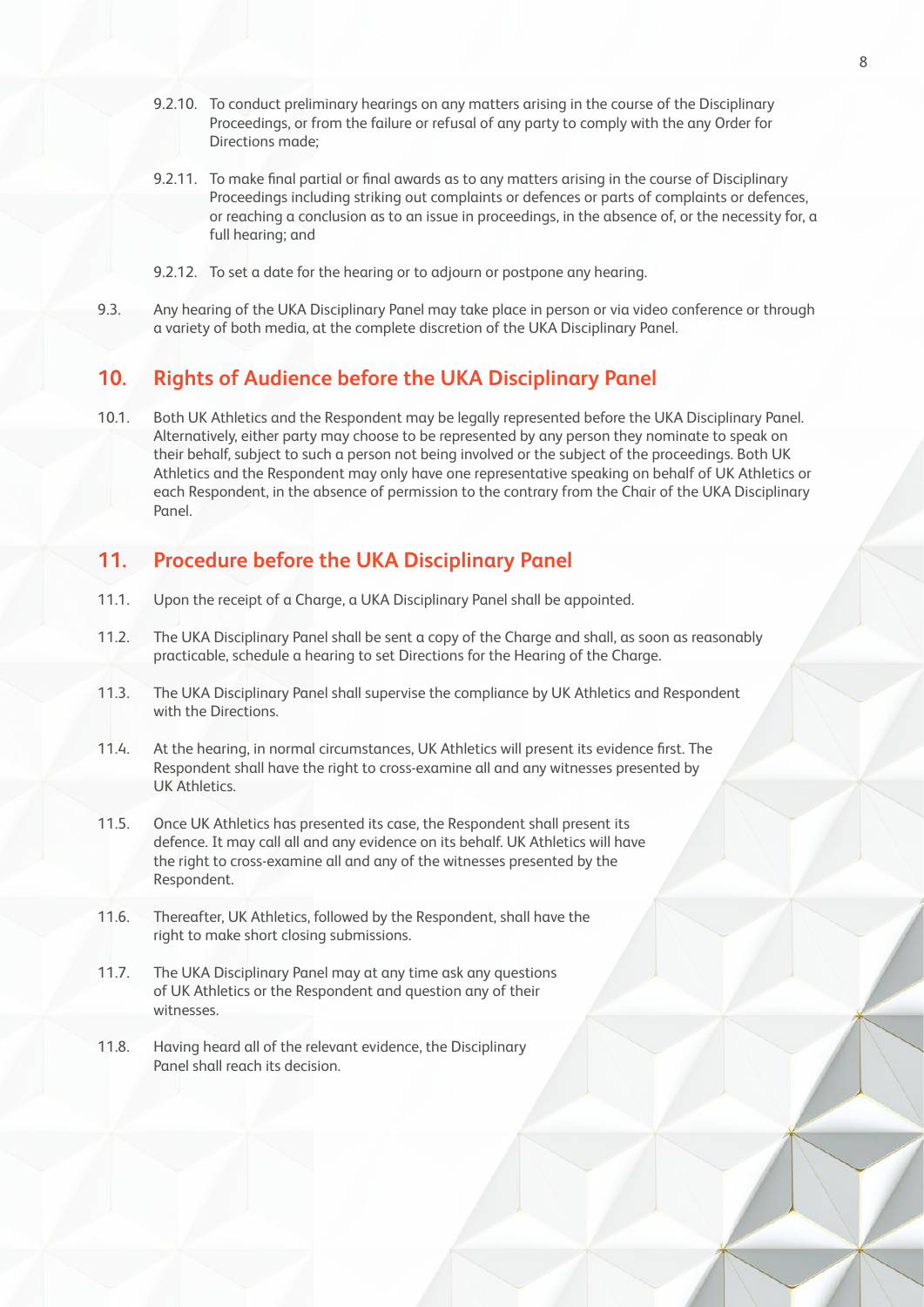## **12. The Confidentiality of Proceedings**

12.1. All proceedings of the UKA Disciplinary Panel shall be confidential. All and any documents created or exchanged in the course of the disciplinary proceedings shall also remain confidential, notwithstanding their conclusion. The confidentiality of any disciplinary proceedings may only be overridden by an order of the UKA Disciplinary Panel that heard the relevant proceedings or by an order of an Appeal Panel.

## **13. Burden and Standard of Proof**

13.1. UK Athletics shall bear the burden of proving the Charge. The standard of proof shall be the civil standard, in that the UKA Disciplinary Panel must be satisfied that on the balance of probabilities the conduct constituting the Charge took place.

## **14. Evidence**

14.1. The UKA Disciplinary Panel shall not be bound by any formal rules of evidence and may accept in evidence as admissible any evidence which it considers is relevant and cogent to the proceedings before it. The weight to be attributed to any evidence shall be a matter for the UKA Disciplinary Panel.

## **15. Venue**

15.1 The venue of any disciplinary or appeal hearing will be at the complete discretion of UKA.

## **16. The Decision**

- 16.1. Having heard all of the relevant evidence, the UKA Disciplinary Panel shall reach a Decision. If the Panel is not unanimous in reaching its decision, this shall not be recorded and no dissenting judgment shall be given The UKA Disciplinary Panel shall decide whether the Charge is proven, not proven, or proven in part. The Decision shall be in writing and distributed to all parties as soon as reasonably practicable after it has been reached.
- 16.2. In matters of urgency a summary of the conclusions reached by the UKA Disciplinary Panel may be released with the full reasoned decision to follow.
- 16.3. Clear reasons shall be given for the conclusion reached in the written Decision. The parties may request clarification of any Decision within seven days after it has been reached, after which time it shall become final and binding on all parties (subject to any subsequent appeal).
- 16.4. Either party or the UKA Disciplinary Panel may request that parts of the written Decision be redacted on grounds of confidence or the protection of third parties. The decision of the UKA Disciplinary Panel to allow or not allow redactions is final.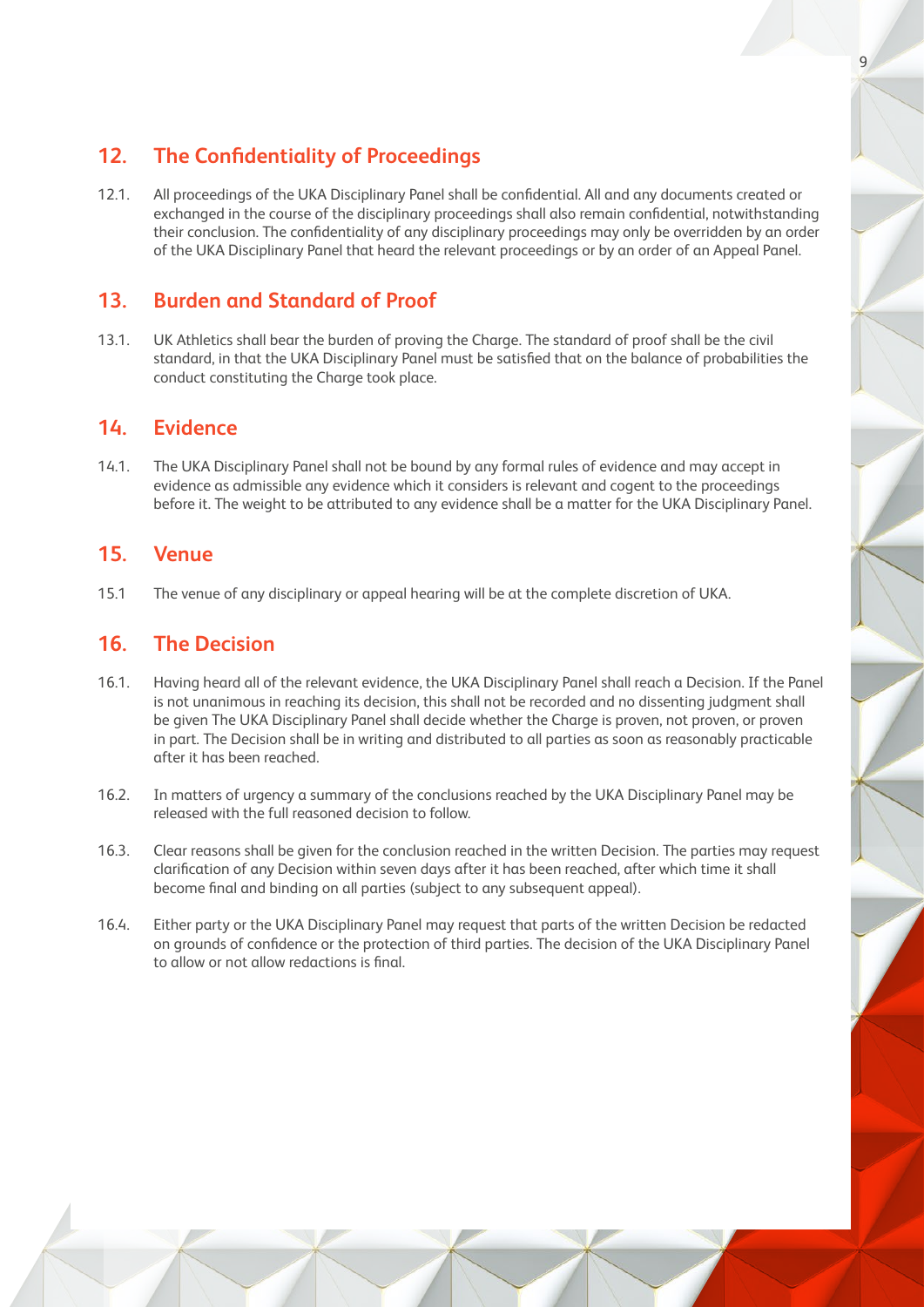## **17. Sanctions**

- 17.1. If the UKA Disciplinary Panel decides that the Charge is proven, or proven in part, it shall then move to consider the imposition of appropriate sanction.
- 17.2. In the exercise of its disciplinary power, the UKA Disciplinary Panel may impose any one, or a combination of, the following Sanctions:
	- 17.2.1. Declare the Respondent ineligible for any period of time;
	- 17.2.2. Impose a suspended period of ineligibility;
	- 17.2.3. Issue the Respondent with a reprimand or warning as to future conduct;
	- 17.2.4. Revoke, or vary any licence or permission given by UK Athletics or a HCAF to any person in receipt of such a licence, such revocation to be either temporary (for a term to be decided by the Disciplinary Panel) or permanent;
	- 17.2.5. Impose a financial penalty payable to UK Athletics upon any Respondent;
	- 17.2.6. Exclude a Respondent from any form of participation in athletic activities for any period of time;
	- 17.2.7. Suspend or place any restriction on the membership of a Club or organisation under the jurisdiction of UK Athletics;
	- 17.2.8. Remove a Participant from any role in UKA, from holding any office in UKA, or from any entitlement to participate in its decisions.
	- 17.2.9. Impose an order that the Respondent make a contribution towards the costs incurred by UK Athletics (including Arbitrators' costs);
	- 17.2.10. Suspend or terminate a Club's right to participate in UK Athletics or HCAF competitions, and to withdraw any sporting or membership privileges from such a Club;
	- 17.2.11. Make declaration that any Officers, employees or consultants of UK Athletics or the relevant HCAF are debarred from continuing to hold any office or status in UK Athletics or the relevant HCAF (or both); or
	- 17.2.12. Order any such sanction as the Disciplinary Panel may think fit.

#### **18. Publication of the Decision**

- 18.1. At the discretion of UK Athletics, the Decision may be published on the UK Athletics website and made available publicly, subject to such redactions as the UK Athletics or Disciplinary Panel may order.
- 18.2. Alternatively UK Athletics may publish a summary of any decision, rather than the full decision, where the interests of athletes, or of the sport generally, or commercial confidence so warrant it.
- 18.3. Where it is agreed that a decision is confidential between the parties, disclosure may be made by UK Athletics for the purposes of the enforcement of the Sanction.

#### **19. Costs**

19.1. In general, both UK Athletics and the Respondent shall bear their own costs of the proceedings. UK Athletics shall pay the costs relating to the Hearing, including Arbitrator costs (if any). Costs shall only be paid by way of a sanction, or part of a sanction, if the Disciplinary Panel consider it appropriate.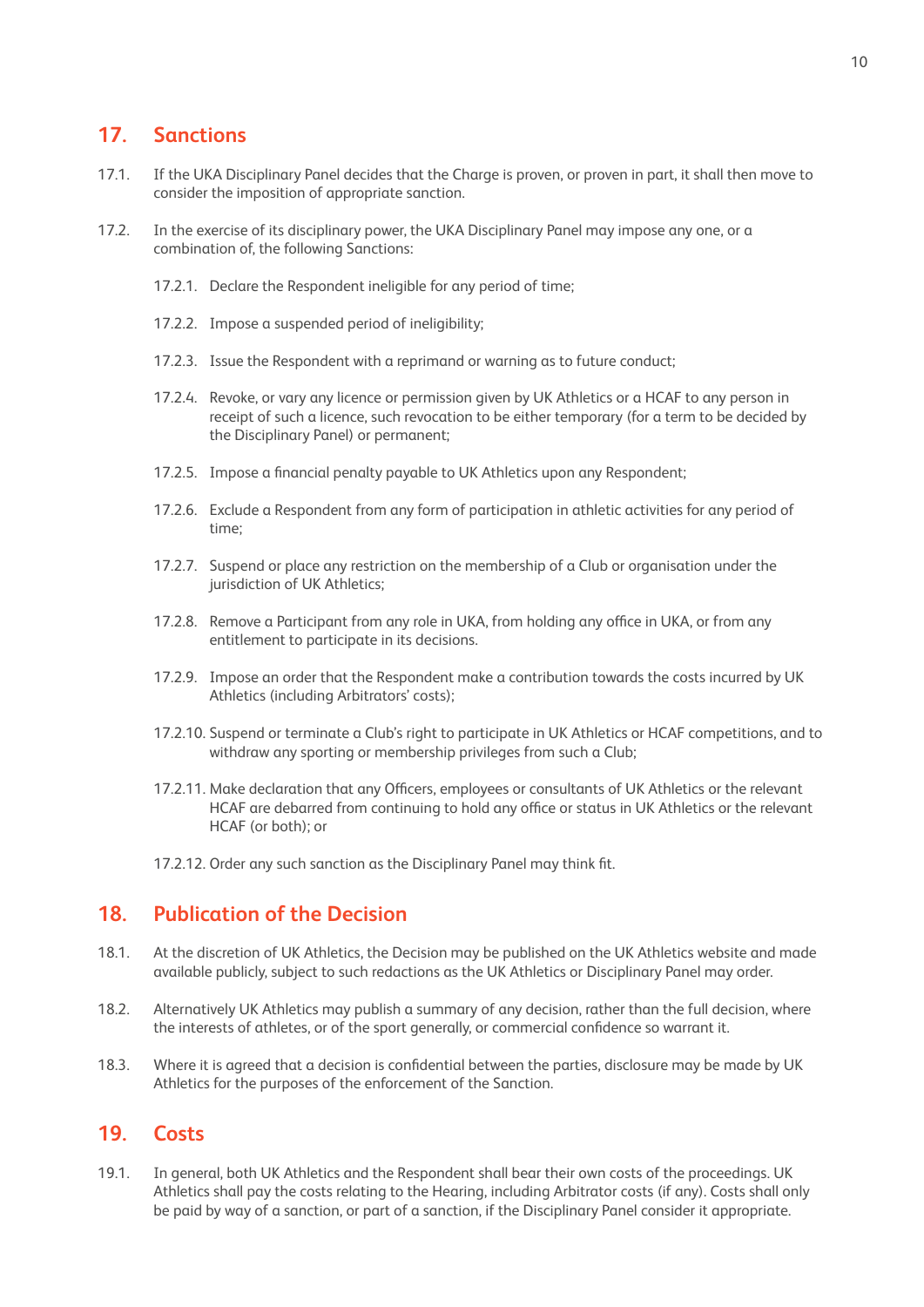## **Rules of Appeal**

#### **20. Appellate Jurisdiction**

- 20.1. These Rules of Appeal apply in relation to:
	- 20.1.1. An appeal from any decision taken by a UKA Disciplinary Panel ("UKA Disciplinary Decision");
	- 20.1.2. An appeal from any disciplinary decision taken by a Panel of an HCAF ("HCAF Disciplinary Decision") in so far as the Rules of such HCAF Provence for such an appeal;
	- 20.1.3. An appeal from a refusal to grant permission to promote an event;
	- 20.1.4. An appeal from any decision as to an Athletes' eligibility to compete for Great Britain and Northern Ireland (other than Selection Appeals);
	- 20.1.5. An appeal from a refusal to renew any form of licence granted by UKA or to impose conditions upon an existing licence whether during the pendency of the licence or on its renewal each of which is an "Appeal Decision".
- 20.2. The persons entitled to appeal against a UKA Disciplinary Decision shall be UK Athletics and the Respondent to the Charge brought before the relevant UKA Disciplinary Panel, the promotor, the athlete or licencee in question.
- 20.3. Subject to the Rules of the HCAF, the persons entitled to appeal against a HCAF Disciplinary Decision shall be UK Athletics, the HCAF and the person(s) sanctioned by the HCAF.
- 20.4. The time limits and rules set out in these Rules of Appeal shall apply to all appeals, whether from the UKA Disciplinary Panel or an HCAF.
- 20.5. These Rules of Appeal constitute the exclusive appeal procedure governing Disciplinary Decisions.
- 20.6. The Parties agree not to commence, continue, or maintain any legal proceedings, other than as set out herein. Any such proceedings may be stayed under Section 9 of the Arbitration Act 1996. All decisions under these Rules of Appeal are final and binding upon the Parties.

#### **21. Grounds of Appeal**

- 21.1. A person with standing, being UK Athletics and the parties set out in paragraph 20.2 above, the Respondent to disciplinary proceedings or HCAF, may appeal on the grounds, and only on the grounds, that:
	- 21.1.1. In the case of a UKA Disciplinary Decision, there has been a material failure to follow the process outlined in the UK Athletics Disciplinary Rules and Procedures, which failure has resulted in substantial injustice;
	- 21.1.2. In the case of a HCAF Disciplinary Decision, there has been a material failure to follow the process outlined in the relevant HCAF Rules and Procedures, which failure has resulted in substantial injustice;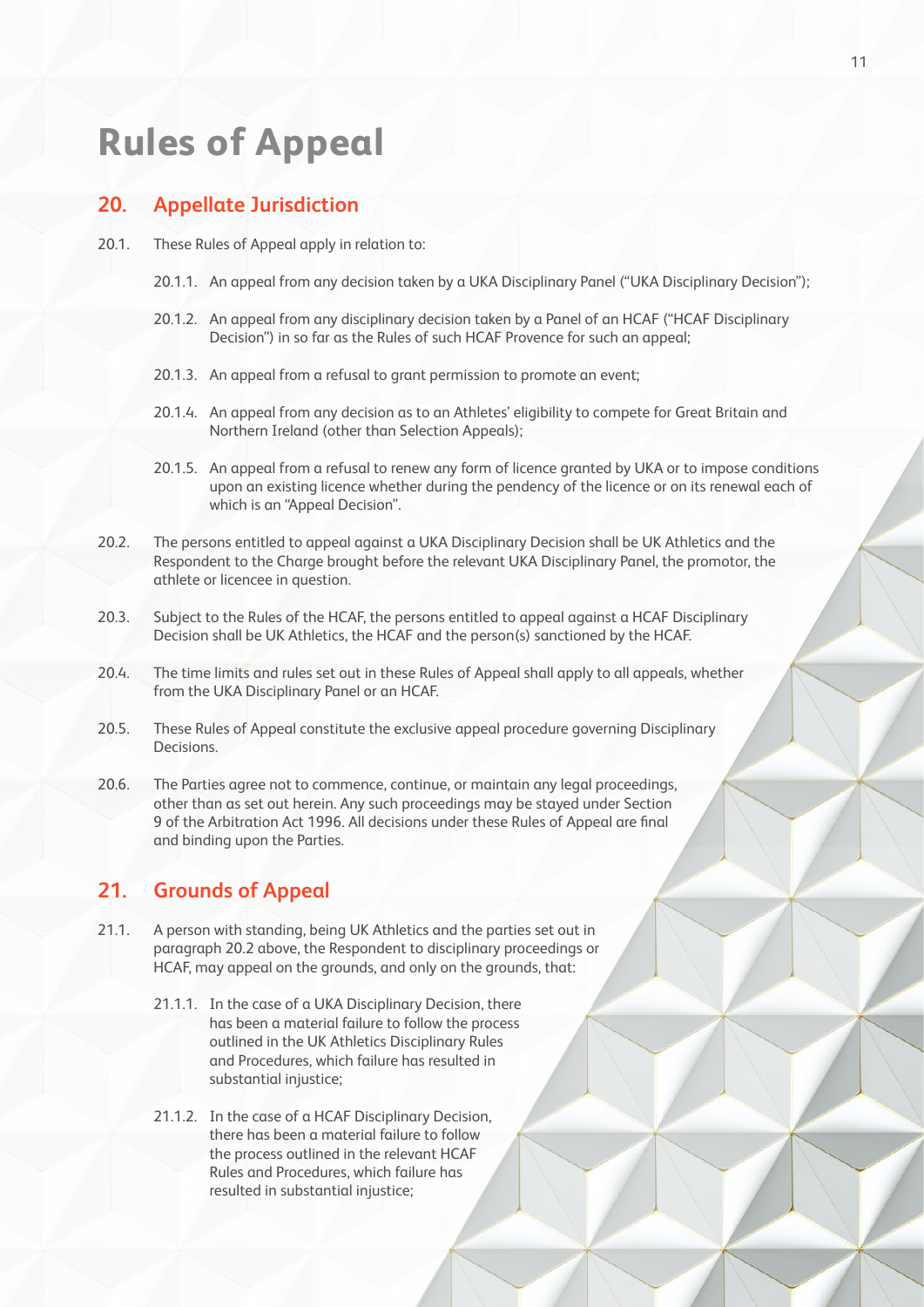- 21.1.3. The UKA Disciplinary Panel, or any member of it, or any person involved in making the relevant Disciplinary Decision, lacked the required independence and has demonstrated bias or bad faith when making the decision;
- 21.1.4. The UKA Disciplinary Panel or HCAF reached a Disciplinary Decision on the basis of an error of law;
- 21.1.5. The sanction (including where no sanction is levied) is either too lenient or too severe; or
- 21.1.6. In relation to all of the appeals under paragraph 20.1 (and exclusively for those under paragraph 20.1.3 to 20.1.5) the Disciplinary Decision is perverse or one that no reasonable person could have arrived at.

## **22. Commencing an Appeal**

- 22.1. An appeal is commenced when a person with standing submits a formal written notice of appeal to UK Athletics identifying one of the permitted grounds of appeal (the "Notice of Appeal") to UK Athletics within 21 days of the date of the Appeal Decision.
- 22.2. Notice of Appeal served outside of the 21 day time limit shall only be accepted in the most exceptional of circumstances. In normal circumstances, any failure to make a timely filing of a Notice of Appeal shall result in the termination of the appeal and shall terminate the proceedings.
- 22.3. In the event of an appeal by UK Athletics or an HCAF against an Appeal Decision, UK Athletics shall send the Notice of Appeal to the Respondent to the appeal and the HCAF (in the event of a UK Athletics appeal) by email.
- 22.4. The Notice of Appeal must set out the full details of the ground(s) of the Appellant's appeal and include:
	- 22.4.1. Details of the Appeal Decision which is being appealed and the date of such Decision;
	- 22.4.2. Details of the ground(s) of appeal upon which the Appellant relies, including the precise manner in which the Appellant alleges that such ground(s) apply;
	- 22.4.3. Any documents or written evidence upon which the Appellant relies in support of the appeal;
	- 22.4.4. An email address for correspondence; and
	- 22.4.5. Aetails of any person who shall act as legal or personal representative of the Appellant.

## **23. Appointment of an Appeal Panel**

- 23.1. Following receipt of a Notice of Appeal, UKA shall appoint an Appeal Panel consisting of three Arbitrators, one of whom shall be designated as the Chair.
- 23.2. All Arbitrators must be free of conflicts of interest. Each Arbitrator must disclose the existence of such conflicts before accepting an appointment to sit on an Appeal Panel.
- 23.3. UK Athletics shall notify the parties to the appeal of the identity of the Appeal Panel.
- 23.4. Any challenge by a Respondent to the suitability or impartiality of a member of the Appeal Panel must be made within 7 days of the receipt of the identity of the Appeal Panel.
- 23.5. In the event of such a challenge, the challenge may either be resolved by consent or by the decision of the Chair of the Appeal Panel.

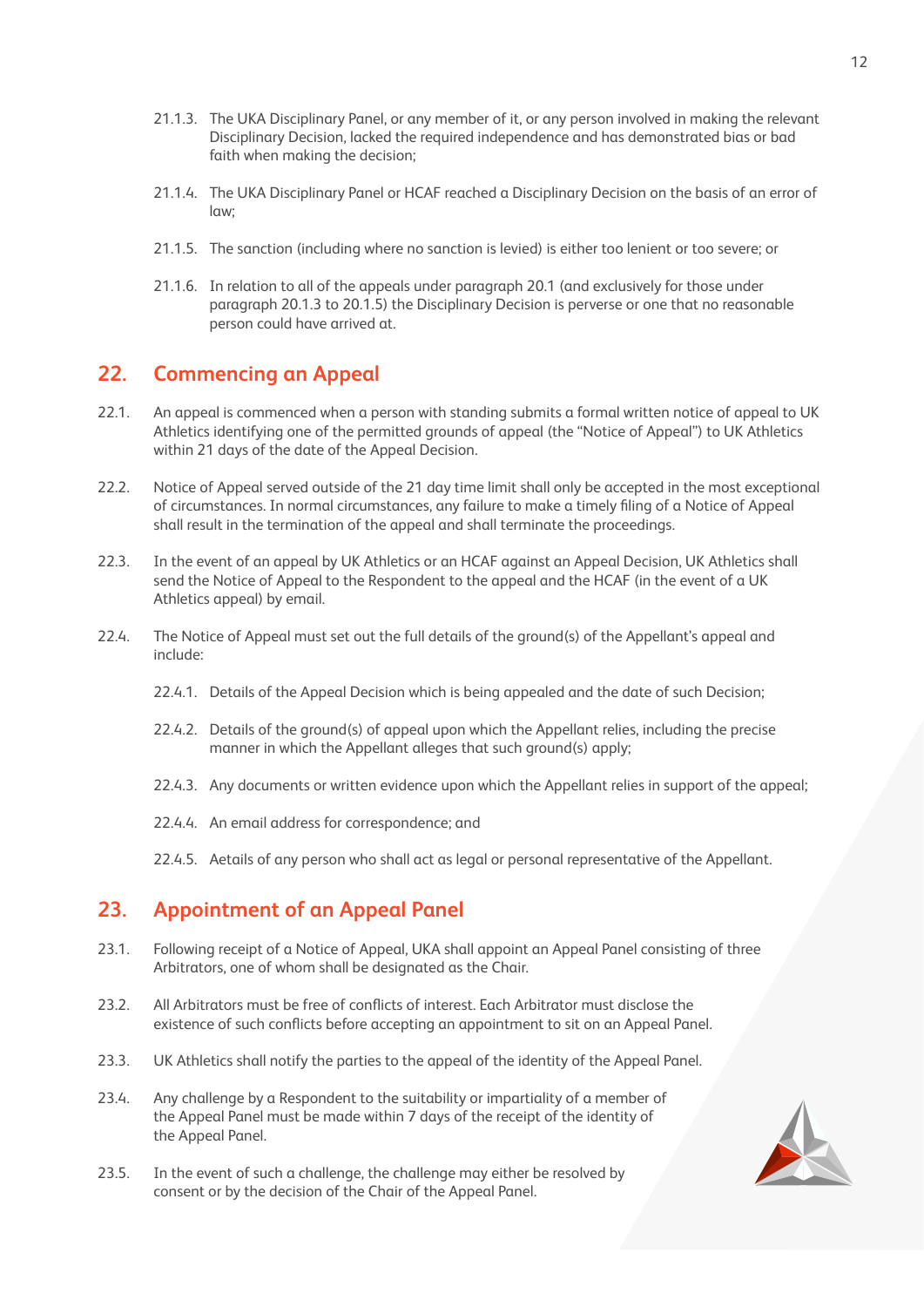- 23.6. Where the impartiality of the Chair is challenged, this matter shall be resolved by the CEO of UKA (or a suitably qualified member Disciplinary and Appeal Case Panel nominated by such CEO).
- 23.7. The Chair of the Appeal Panel shall be legally qualified, being either a barrister of at least 12 years call or a solicitor of at least 10 years post-qualification experience.
- 23.8. The Appeal Panel shall determine its own procedure and have all the powers of the UKA Disciplinary Panel
- 23.9. The Chair of the Appeal Panel may conduct preliminary or directions hearings sitting alone.
- 23.10. The Sports Resolutions Arbitration Rules shall not apply to these proceedings.

#### **24. Response to Appeal**

- 24.1. The Respondent to the appeal (being either UK Athletics or the Respondent before the Disciplinary Panel, or relevant HCAF) shall file its Response to the Notice of Appeal with UK Athletics by email (with a copy to all other parties to the appeal) within 21 days of receipt of the Notice of Appeal.
- 24.2. In relation to an appeal against an HCAF Decision, in the event UK Athletics is not the Appellant or a Respondent to the appeal, it may file such intervener brief or take such part in the proceedings as it considers appropriate.

#### **25. Directions Hearing**

25.1. As soon as reasonably practicable after receipt by all parties of the Response to the Notice of Appeal, a Directions hearing will be held. The Directions Hearing should be held by video conference unless the Chair considers there is a good reason for it to be held in person.

#### **26. Affected Third Parties**

- 26.1. Where it appears to the Appeal Panel that any Third Party may be affected by, or have a legitimate interest in, the appeal, they will notify the Third Party of the appeal and, provide that party with a copy of any appeal submissions (and any other relevant documents).
- 26.2. The Third Party may apply to make or may be invited to make submissions on such terms as the Appeal Panel may set. A Third Party shall be under no obligation to make any submissions, but if the Third Party makes any comments the Appeal Panel will give the parties to the appeal a copy of these submissions and time to make any further submissions in response to these submissions in advance of the Appeal Hearing.

## **27. Appellate Hearing**

- 27.1. Appellate hearings shall involve a review of the Disciplinary Decision in question, followed by the making of a decision, unless the Appeal Panel orders that the matter proceed as a re-hearing of the entire matter.
- 27.2. A de novo hearing shall be ordered only in exceptional circumstances and only where, in the opinion of the Appeal Panel, it is required in order to do justice to the parties before it (for example to cure substantial procedural or substantive failures in the proceedings before the UKA Disciplinary Panel).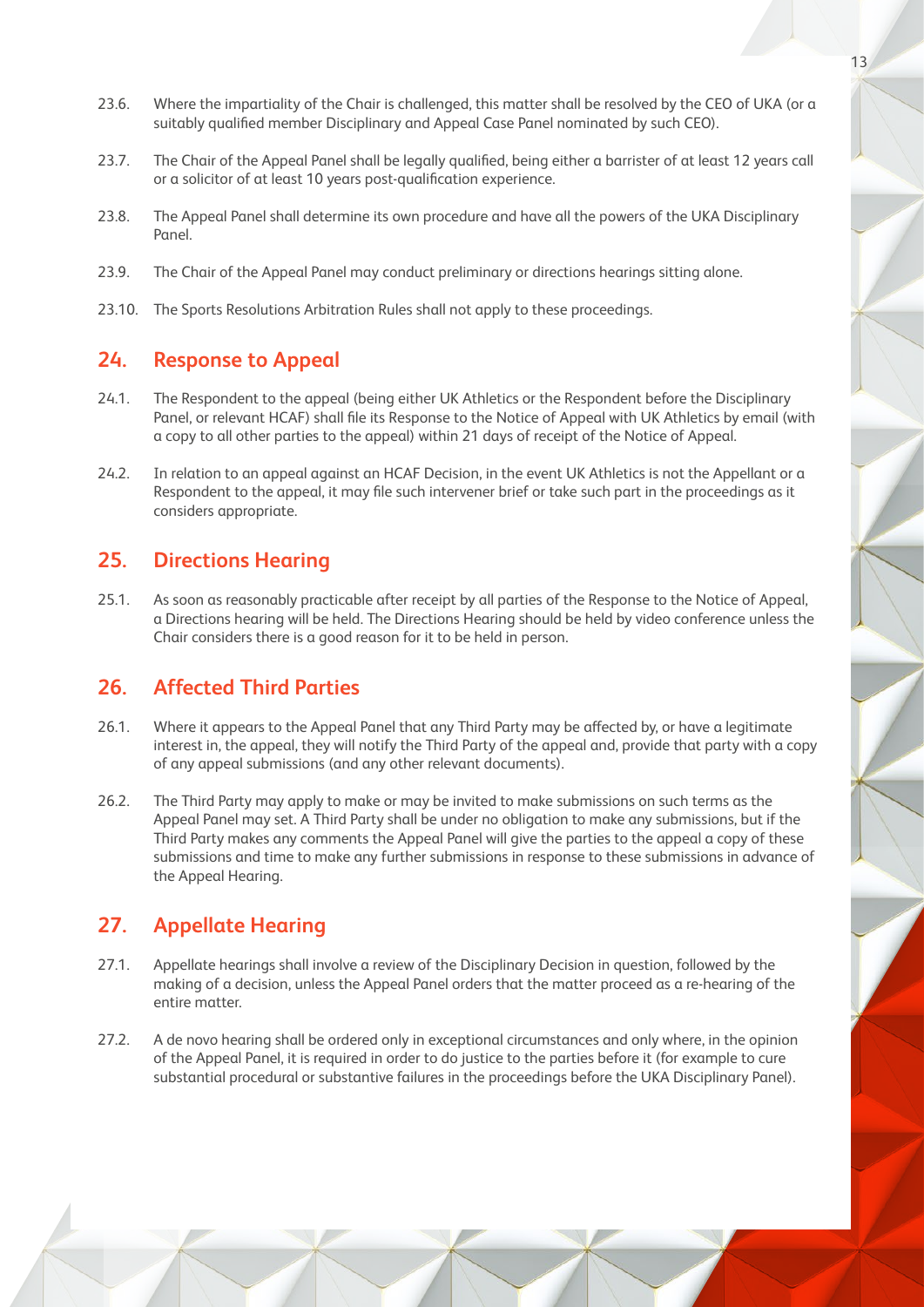- 27.3. No new evidence shall be admitted in respect of an appeal unless the Appeal Panel determines that:
	- 27.3.1. The evidence was not available at the time of the original hearing, notwithstanding the exercise of reasonable diligence by the person seeking to introduce it;
	- 27.3.2. The evidence is credible; and
	- 27.3.3. The evidence is relevant.
- 27.4. Hearings may be conducted by way of oral hearing or on a review of the papers. Hearings may only be conducted by way of a review of the papers with the consent all parties (including the Appeal Panel) and UK Athletics.
- 27.5. Hearings may take place orally or via video conference (or a mixture of both) at the discretion of the Appeal Panel.

#### **28. Appeal Panel Decision**

- 28.1. The Appeal Panel shall have the power to:
- 28.2. Dismiss the appeal and confirm the Disciplinary Decision;
- 28.3. Set aside the Decision in whole or in part and substitute a new decision; or
- 28.4. Remit the matter for a rehearing before a differently constituted UKA Disciplinary Panel or disciplinary panel of the HCAF in question.
- 28.5. Where the Appeal Panel decides not to confirm the sanctions element of the Disciplinary Decision, it may impose all or any of the Sanctions available to either the UKA Disciplinary Panel as set out above.

#### **29. Finality of Appeals**

29.1. The result of all Appeals shall be final and binding on all parties and not subject to any further review, save under the Arbitration Act 1996.

#### **30. Costs**

30.1. The same provisions as to costs shall apply before the Appeal Panel as before the UKA Disciplinary Panel.

#### **31. Communications**

31.1. All correspondence is related to a disciplinary matter or appeal shall be conducted by email.

#### **32. Governing Law and The Arbitration Act 1996**

- 32.1. The Governing Law of all proceedings before the UKA Disciplinary Panel and the Appeal Panel shall be English Law.
- 32.2. Both the proceedings before the UKA Disciplinary Panel and the Appeal Panel shall constitute Arbitrations for the purposes of Part 1 the Arbitration Act 1996. As such, they are subject to the procedural supervision of the English High Court in London.
- 32.3. Sections 44, 45 and 69 of the Arbitration Act 1996 are excluded from these proceedings.
- 32.4. The seat of the Arbitration shall be England.